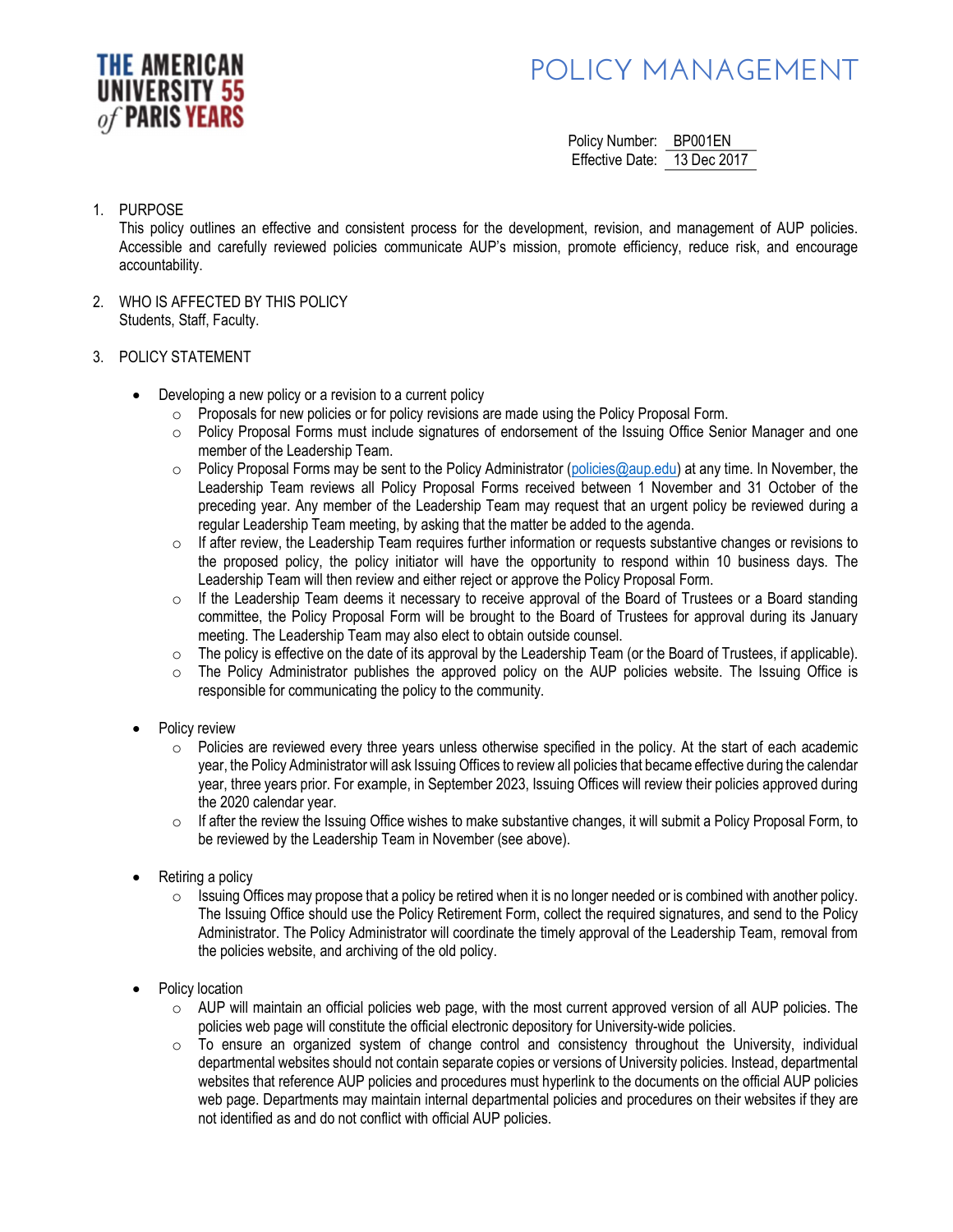#### 4. RESPONSIBILITIES

| Policy Initiator | Person or persons who wish to revise or create new policies. Responsible for drafting language    |
|------------------|---------------------------------------------------------------------------------------------------|
|                  | using the Policy Proposal Form, consulting with stakeholders as appropriate, and obtaining Senior |
|                  | Manager and Leadership Team endorsement before submitting form.                                   |

- Leadership Team Officers of AUP, as defined by the President and Board of Trustees. Currently Director of Communications, VP for Presidential Initiatives, Executive VP for Finance & Administration, Provost, VP and Dean of Student Services, VP of Enrollment Management, Director of University Outreach and Advancement.
- Issuing Office The office or department that creates and is responsible for communicating the policy to the community, and for periodically reviewing the policy.
- Policy Administrator Shepherds the policy review, revision, and approval process. Is the main point of contact for the AUP community regarding policies and conducts an initial review to ensure consistence in formatting and clarity. Liaises with the Leadership Team, Office of University Communications, Issuing Offices, and Board of Trustees. Publishes approved policies on the University's official policy web page and maintains an archive of retired policies.
- Effective Date The date on which a new policy or revised policy is approved by the Leadership Team or Board of Trustees and therefore becomes an official policy of AUP.

#### 5. DEFINITIONS

| Policy                        | A policy provides specific direction for operations, administration, or programs. Policies enhance<br>the university's mission and operational efficiency, mandate action or constraints, uphold<br>generally accepted and institutionally valued ethical standards, and must be consistent with<br>relevant laws, regulations, bylaws, and rules. |
|-------------------------------|----------------------------------------------------------------------------------------------------------------------------------------------------------------------------------------------------------------------------------------------------------------------------------------------------------------------------------------------------|
| Procedure                     | A series of steps taken to implement or accomplish the policy. Often included as part of the policy.                                                                                                                                                                                                                                               |
| Policy Proposal Form          | Template used to propose new policies or revisions to existing policies.                                                                                                                                                                                                                                                                           |
| <b>Policy Retirement Form</b> | Template used to solicit approvals for the retirement of a policy.                                                                                                                                                                                                                                                                                 |

6. APPROVALS & HISTORY

Approved by the Leadership Team on December 13, 2017. Next review in November 2020.

7. ISSUING OFFICE AND CONTACT

The Office of the President 5, boulevard de La Tour Maubourg 75007 Paris +33 01 40 62 05 69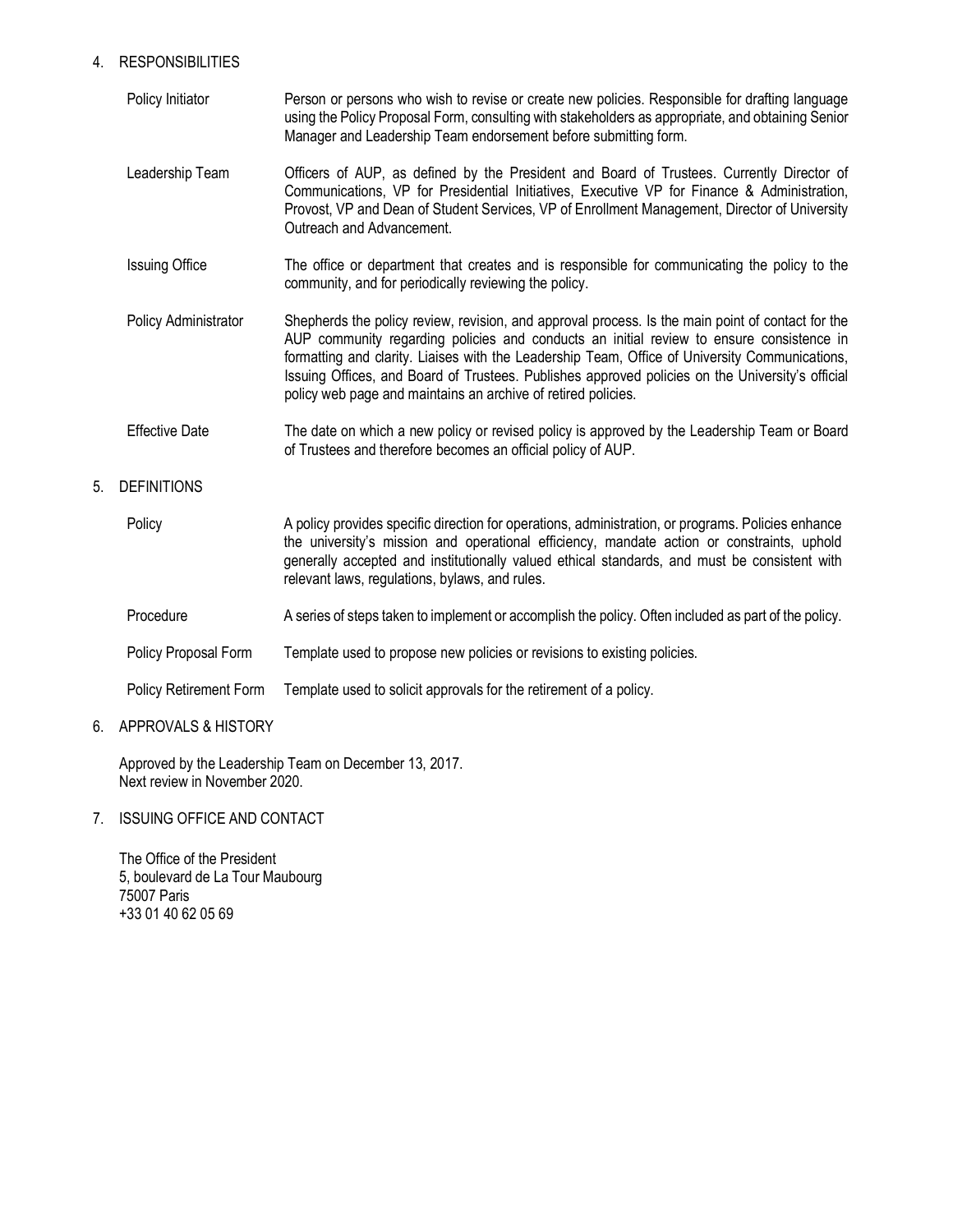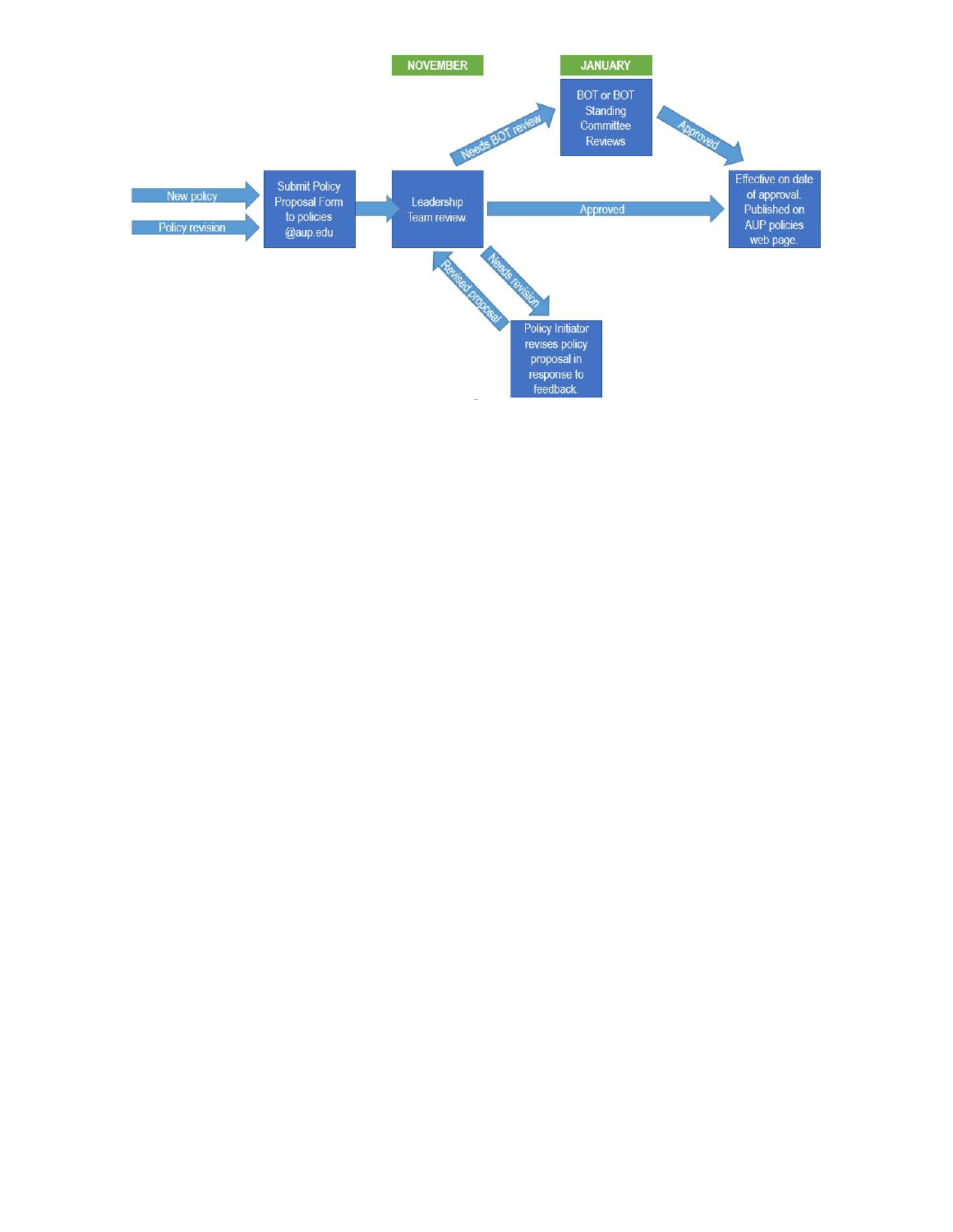# POLICY PROPOSAL FORM



| Full Name:          |                                                                    |
|---------------------|--------------------------------------------------------------------|
| Responsible Office: |                                                                    |
| Email:              |                                                                    |
| Phone:              |                                                                    |
| Date:               |                                                                    |
|                     | Check One: $\vert \Box$ Proposal for new AUP policy (see A below). |
|                     | □ Proposal to revise existing AUP policy (see B below).            |

#### (A) Proposal to create new AUP policy:

1. PURPOSE

A concise summary (approximately 3-5 sentences) of the overall reason for the policy, including specific regulations, if appropriate.

2. WHO IS AFFECTED BY THIS POLICY To whom the policy applies and under what conditions: students, staff, faculty, and/or visitors.

#### 3. LEGAL CONTEXT OR REGULATORY BODY

Examples include but are not limited to The Department of Education, French law, United States law, Middle States Commission on Higher Education policies, etc.

4. POLICY STATEMENT

The full text of the policy, including detailed information about the purpose of the policy and details about the policy components. When appropriate, include procedures or steps to accomplish the policy and instructions for reporting and resolving noncompliance with the policy.

5. RESPONSIBILITIES

The AUP offices or individuals referenced in the policy and their roles and responsibilities specific to the policy.

6. DEFINITIONS

Key terms critical to the understanding and compliance of the policy.

7. ISSUING OFFICE AND CONTACT

The office or department that issued the policy and a staff member or position title responsible for the policy.

8. TIMELINE AND COMMUNICATION/IMPLEMENTATION PLAN

Describe steps for communicating and implementing the policy, including responsible parties. Issuing Offices review policies every three years. If this policy should be reviewed or retired before the 3-year default date, specify the desired review date and reasons.

9. ENDORSEMENTS

Names and signatures of Senior Manager and Leadership Team representatives.

| Name:      | Name:      |
|------------|------------|
| Title:     | Title:     |
| Date:      | Date:      |
| Signature: | Signature: |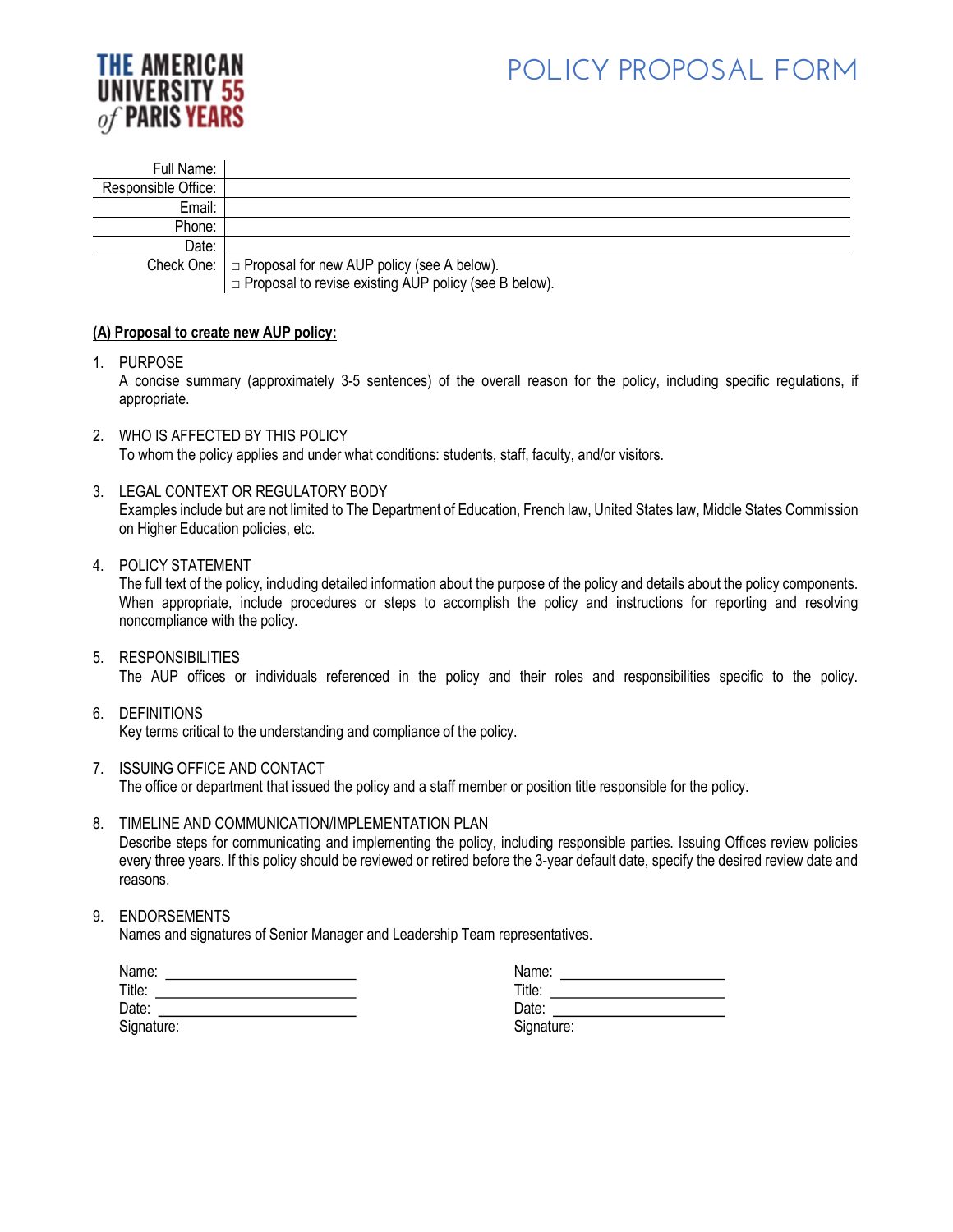## (B) Proposal to revise current AUP policy:

|  | Policy name: |  |
|--|--------------|--|
|  |              |  |

Policy number:

- 1. REASON FOR POLICY REVISION AND DESIRED RESULT A concise summary of what the revision is meant to accomplish or fix and why.
- 2. PROPOSED REVISIONS Clear description of the proposed changes, including new language, tracked edits, etc.
- 3. TIMELINE AND COMMUNICATION/IMPLEMENTATION PLAN Describe steps for communicating and implementing the policy, including responsible parties.
- 4. ENDORSEMENTS

Names and signatures of Senior Manager and Leadership Team representatives.

| Name:      | Name:      |
|------------|------------|
| Title:     | Title:     |
| Date:      | Date:      |
| Signature: | Signature: |